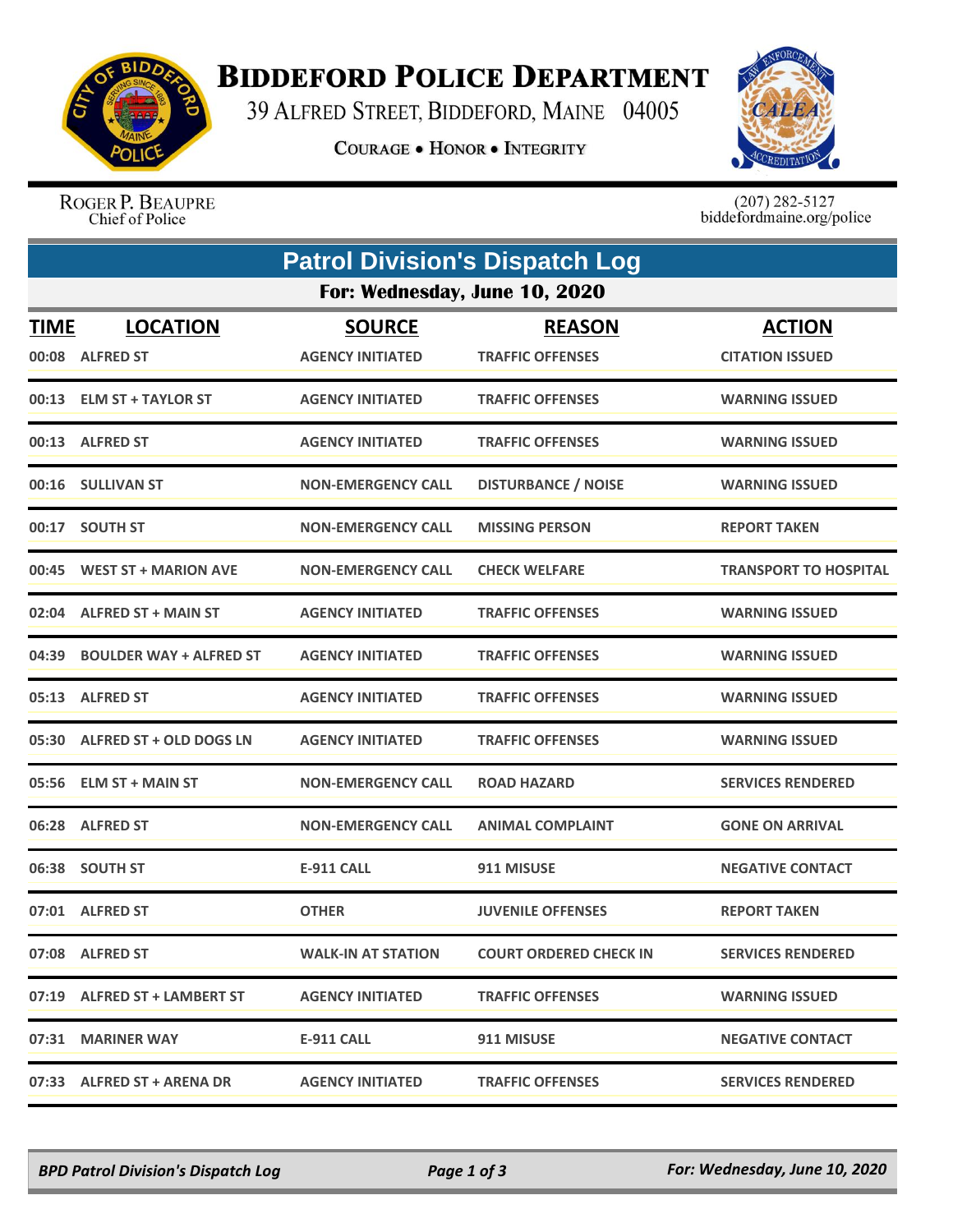| <b>TIME</b> | <b>LOCATION</b>                   | <b>SOURCE</b>             | <b>REASON</b>                 | <b>ACTION</b>             |
|-------------|-----------------------------------|---------------------------|-------------------------------|---------------------------|
|             | 07:54 SOUTH ST + SOUTHVIEW DR     | <b>AGENCY INITIATED</b>   | <b>TRAFFIC OFFENSES</b>       | <b>WARNING ISSUED</b>     |
| 08:01       | <b>MASON ST</b>                   | <b>E-911 CALL</b>         | 911 MISUSE                    | <b>SERVICES RENDERED</b>  |
| 09:05       | <b>MAY ST + TAYLOR ST</b>         | <b>AGENCY INITIATED</b>   | <b>TRAFFIC OFFENSES</b>       | <b>WARNING ISSUED</b>     |
|             | 09:17 MAY ST + ORCHARD ST         | <b>RADIO</b>              | <b>ANIMAL COMPLAINT</b>       | <b>GONE ON ARRIVAL</b>    |
|             | 09:26 ALFRED ST + ELM ST          | <b>AGENCY INITIATED</b>   | <b>ROAD HAZARD</b>            | <b>SERVICES RENDERED</b>  |
|             | 09:38 ELM ST + ALFRED ST          | <b>WALK-IN AT STATION</b> | <b>TRAFFIC COMPLAINT</b>      | <b>SERVICES RENDERED</b>  |
|             | 10:04 ELM ST + LANDRY ST          | <b>AGENCY INITIATED</b>   | <b>TRAFFIC OFFENSES</b>       | <b>WARNING ISSUED</b>     |
|             | 10:07 FIFTH ST                    | <b>NON-EMERGENCY CALL</b> | <b>ANIMAL COMPLAINT</b>       | <b>SERVICES RENDERED</b>  |
|             | 10:41 MAY ST                      | <b>AGENCY INITIATED</b>   | <b>TRAFFIC OFFENSES</b>       | <b>WARNING ISSUED</b>     |
| 11:10       | <b>OLD POOL RD</b>                | <b>NON-EMERGENCY CALL</b> | <b>MISUSE OF ID</b>           | <b>REPORT TAKEN</b>       |
|             | 11:51 BRIDGE RD + MILE STRETCH RD | <b>AGENCY INITIATED</b>   | <b>SHELLFISH VIOLATION</b>    | <b>NO VIOLATION</b>       |
|             | <b>12:08 MAIN ST</b>              | <b>NON-EMERGENCY CALL</b> | <b>THEFT</b>                  | <b>REPORT TAKEN</b>       |
|             | 12:15 ALFRED ST                   | <b>AGENCY INITIATED</b>   | <b>TRAFFIC OFFENSES</b>       | <b>WARNING ISSUED</b>     |
|             | 12:41 ALFRED ST                   | <b>WALK-IN AT STATION</b> | <b>COURT ORDERED CHECK IN</b> | <b>SERVICES RENDERED</b>  |
|             | 12:46 SACO FALLS WAY              | <b>NON-EMERGENCY CALL</b> | <b>ARTICLES LOST/FOUND</b>    | <b>SERVICES RENDERED</b>  |
|             | <b>12:50 MAIN ST</b>              | <b>NON-EMERGENCY CALL</b> | <b>SCAM</b>                   | <b>SERVICES RENDERED</b>  |
|             | 12:56 FOREST ST + LEMIEUX ST      | <b>NON-EMERGENCY CALL</b> | <b>CHECK WELFARE</b>          | <b>REPORT TAKEN</b>       |
|             | 13:09 ALFRED ST                   | <b>WALK-IN AT STATION</b> | <b>SCAM</b>                   | <b>SERVICES RENDERED</b>  |
|             | 13:26 MAIN ST                     | <b>AGENCY INITIATED</b>   | <b>ANIMAL COMPLAINT</b>       | <b>WARNING ISSUED</b>     |
|             | 13:26 JEFFERSON ST                | <b>WALK-IN AT STATION</b> | <b>THEFT</b>                  | <b>REPORT TAKEN</b>       |
|             | 14:12 VICTORY LN + MEMORIAL DR    | <b>NON-EMERGENCY CALL</b> | <b>SUSPICION</b>              | <b>SERVICES RENDERED</b>  |
|             | 14:24 KOSSUTH ST                  | <b>WALK-IN AT STATION</b> | <b>PAPERWORK</b>              | <b>SERVICES RENDERED</b>  |
|             | <b>15:09 MOUNTAIN RD</b>          | E-911 CALL                | <b>TRESPASSING</b>            | <b>SERVICES RENDERED</b>  |
|             | 15:15 COMMERCIAL ST               | <b>NON-EMERGENCY CALL</b> | <b>FUEL BURN OFF</b>          | <b>SERVICES RENDERED</b>  |
|             | 15:51 STATE ST                    | <b>E-911 CALL</b>         | 911 MISUSE                    | <b>NO ACTION REQUIRED</b> |

*BPD Patrol Division's Dispatch Log Page 2 of 3 For: Wednesday, June 10, 2020*